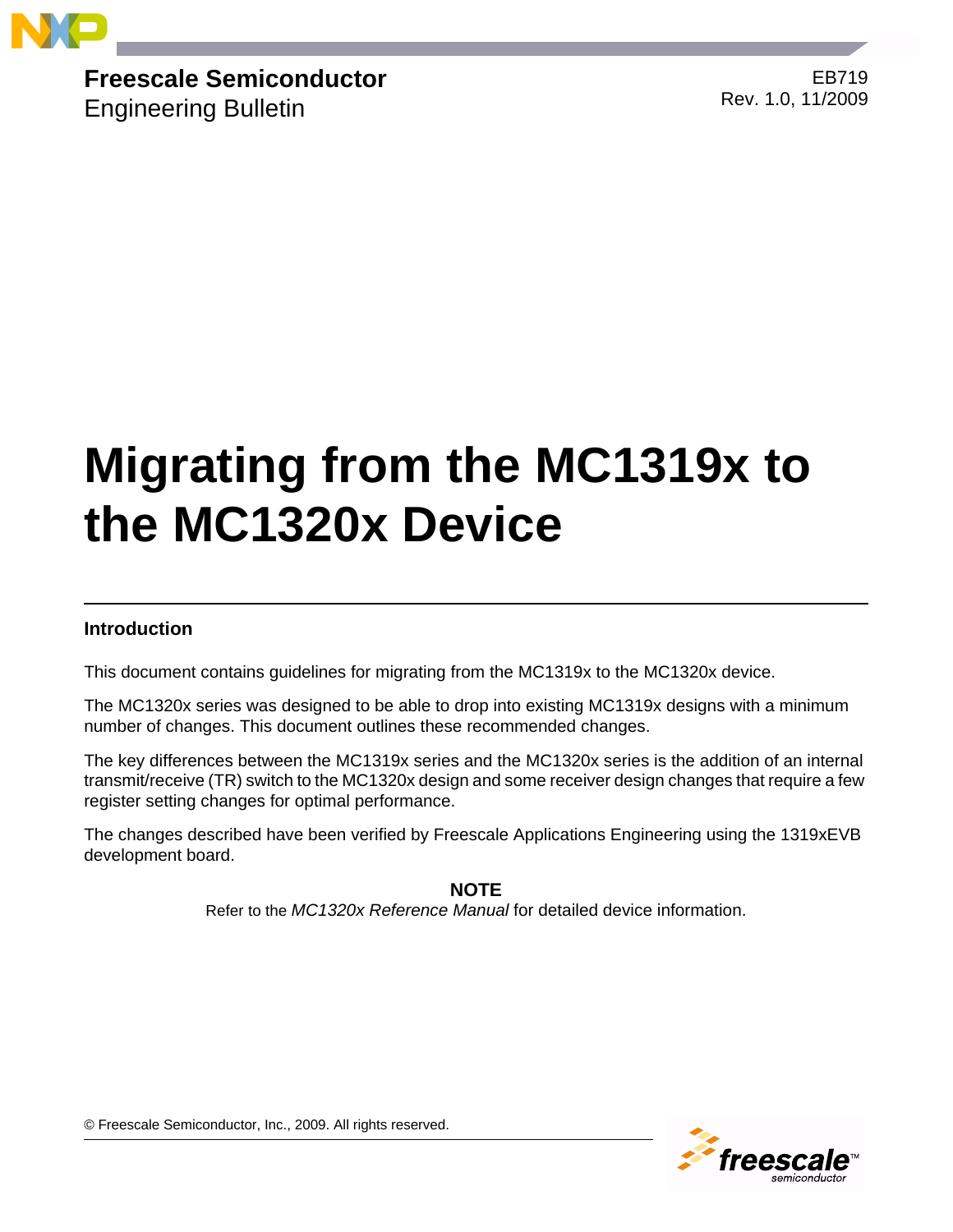

**Recommended RF Matching Network Changes**

## **Recommended RF Matching Network Changes**

[Figure](#page-1-0) 1 shows the RF matching network from the 1319xEVB development board. When moving to the MC1320x, changes to this design are minimal.

At transmit pins PAO\_P and PAO\_N, L102 should be reduced from 8.2 nH to 6.8 nH. For slightly different implementations, the value of the shunt inductor can be reduced by an equivalent ratio. The change should be verified by measuring the output power of the board. If this change is not made, there may be several dB reduction in output power.

No change is required at the Receive pins, RIN\_M and RIN\_P. For completeness, a packet error rate (PER) test can be performed and L101 adjusted up or down to ensure the best match.



**Figure 1 RF Matching Network**

<span id="page-1-0"></span>**Migrating from the MC1319x to the MC1320x Device, Rev. 1.0**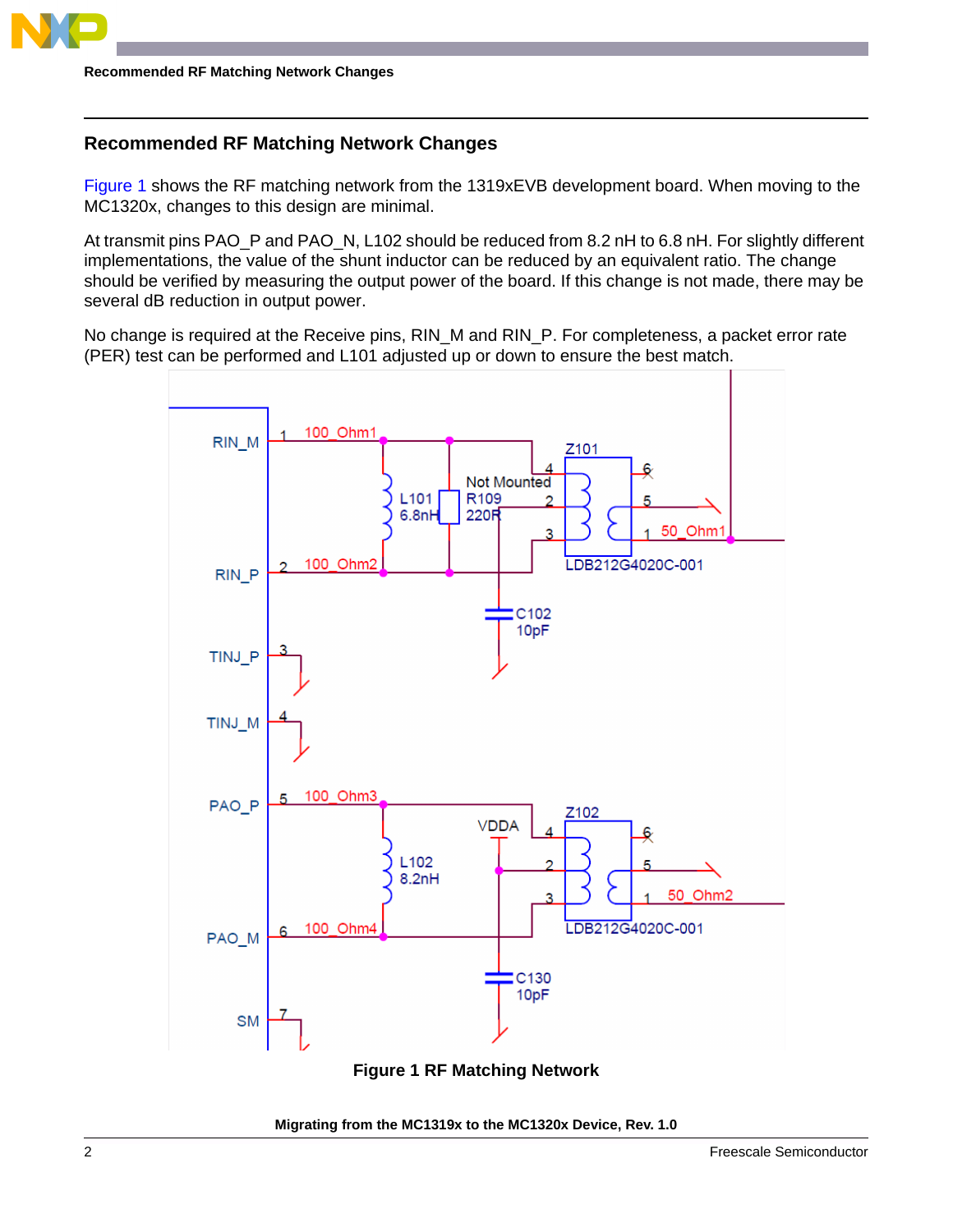

## **Required Software Changes**

- The MC1320x series devices include a transmit/receive switch that is not included on the MC1319x series devices. The default setting is for the switch not to be enabled, so no change in software is required.
- The receiver performance of the MC1320x series has been improved over the MC1319x and this requires different register settings as follows:
	- 1. PSM\_Mode Register 0x31 should be programmed to 0xA0C0 (normal operation) this register is described in the MC1320x Reference Manual as reserved except for the 3-bit **psm\_tm[2:0]** field located at bit PSM\_Mode[5:3]. This field uses a value of 0b000 for normal operation and a value of 0b001 for RF test (modulator disabled). The MC13202 now requires that reserved bits PSM\_Mode[7:6] be over-written to 2b11, and as a result, the new program values are: a) 0xA0C0 for normal operation, and b) 0xA0C8 for modulator disabled test.
	- 2. Register 0x34 should be programmed to value 0xFEC6 this is a reserved hidden register that trims radio parameters, and the default value must be over-written.
- It is not required that the software project be upgraded to one of Freescale's newer codebases and no other changes are required.